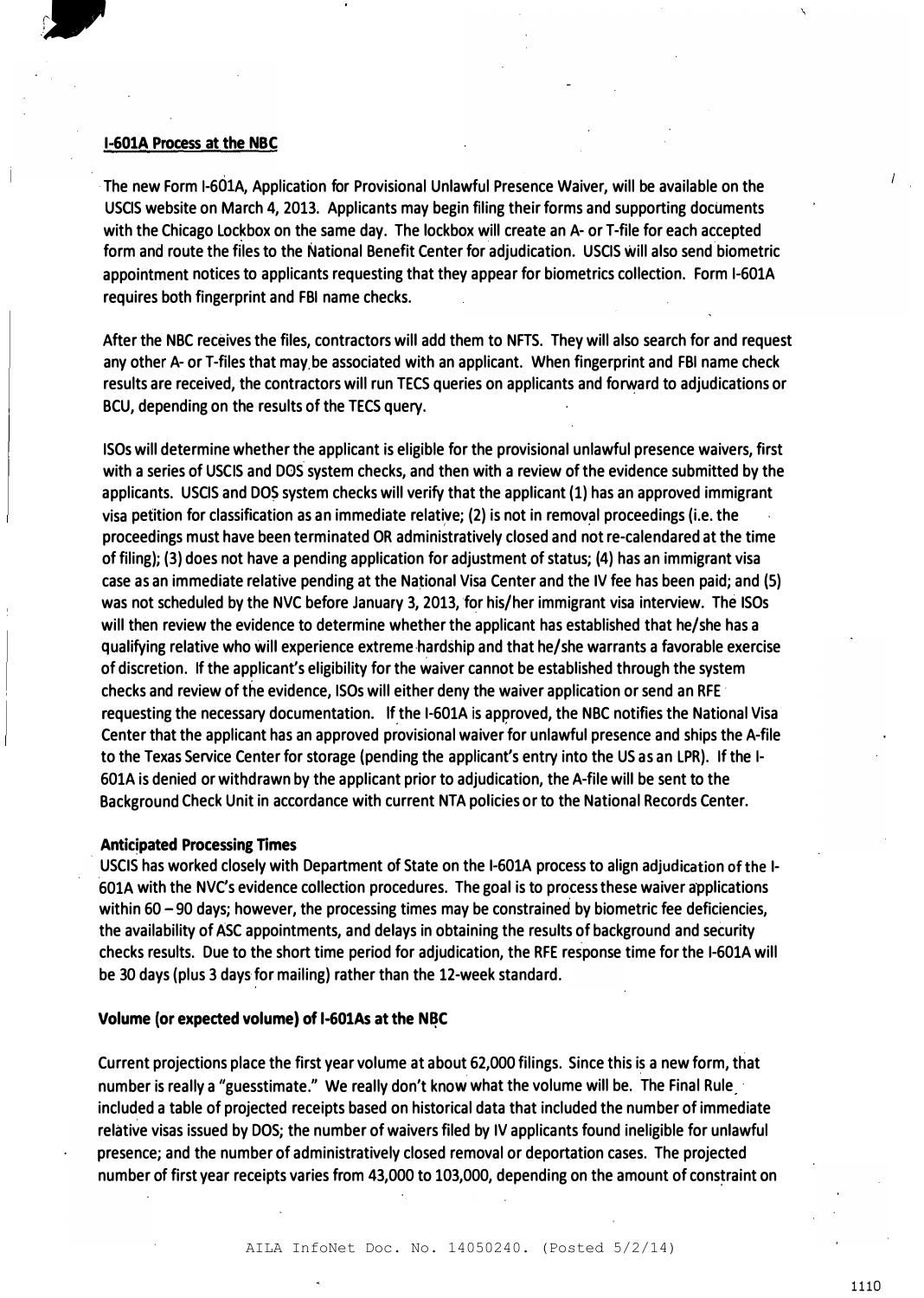demand for a waiver. In addition, USCIS projects that between 14,000 and 35,000 applicants will re-file a new I-601A after withdrawing a previous filing or after USCIS denies a previous filing.

#### How will expedites (if any) be handled?

The NBC will handle requests for expedited adjudication in accordance with current USCIS expedites guidance.

#### Expedite Criteria

(

I

All expedite requests are reviewed on a case-by-case basis, and are granted at the discretion of the Director. The burden is on the applicant or petitioner to demonstrate that one or more of the expedite criteria have been met. The criteria are as follows:

I

Severe financial loss to company or individual

Extreme emergent situation

Humanitarian situation

Nonprofit status of requesting organization in furtherance of the cultural and social interests of the United States

Department of Defense or National Interest Situation (Note: Request must come from official United States Government entity and state that delay will be detrimental to our Government) USCIS error

Compelling interest of USCIS

#### How will the Field Offices be impacted by this new process?

In most cases, the I-601A will be adjudicated to completion at the National Benefits Center. There may be circumstances, however, when an in-person interview is necessary to complete adjudication of the I-601A. If an NBC ISO suspects benefit or relationship fraud, an interview may be necessary to determine whether the suspicion is warranted. In that type of case, the NBC ISO will clearly articulate the reason for the interview request and transfer the case to the Field Office having jurisdiction over the applicant's place of residence. The Field Office will be responsible for scheduling the interview and providing the applicant with an interview notice. After the interview; the Field Office will prepare a memorandum with the interviewing officer's findings and return the,case to the NBC ISO to complete adjudication.

#### Notification of Interview

As previously stated, I-601As will usually be adjudicated at the NBC without an in-person interview. If an interview is necessary, the Field Office will be responsible for scheduling the interview and providing the applicant with an interview notice. Applicants should also receive a transfer notice when their case moves from the NBC to the Field Office and when the case is returned to the NBC for adjudication.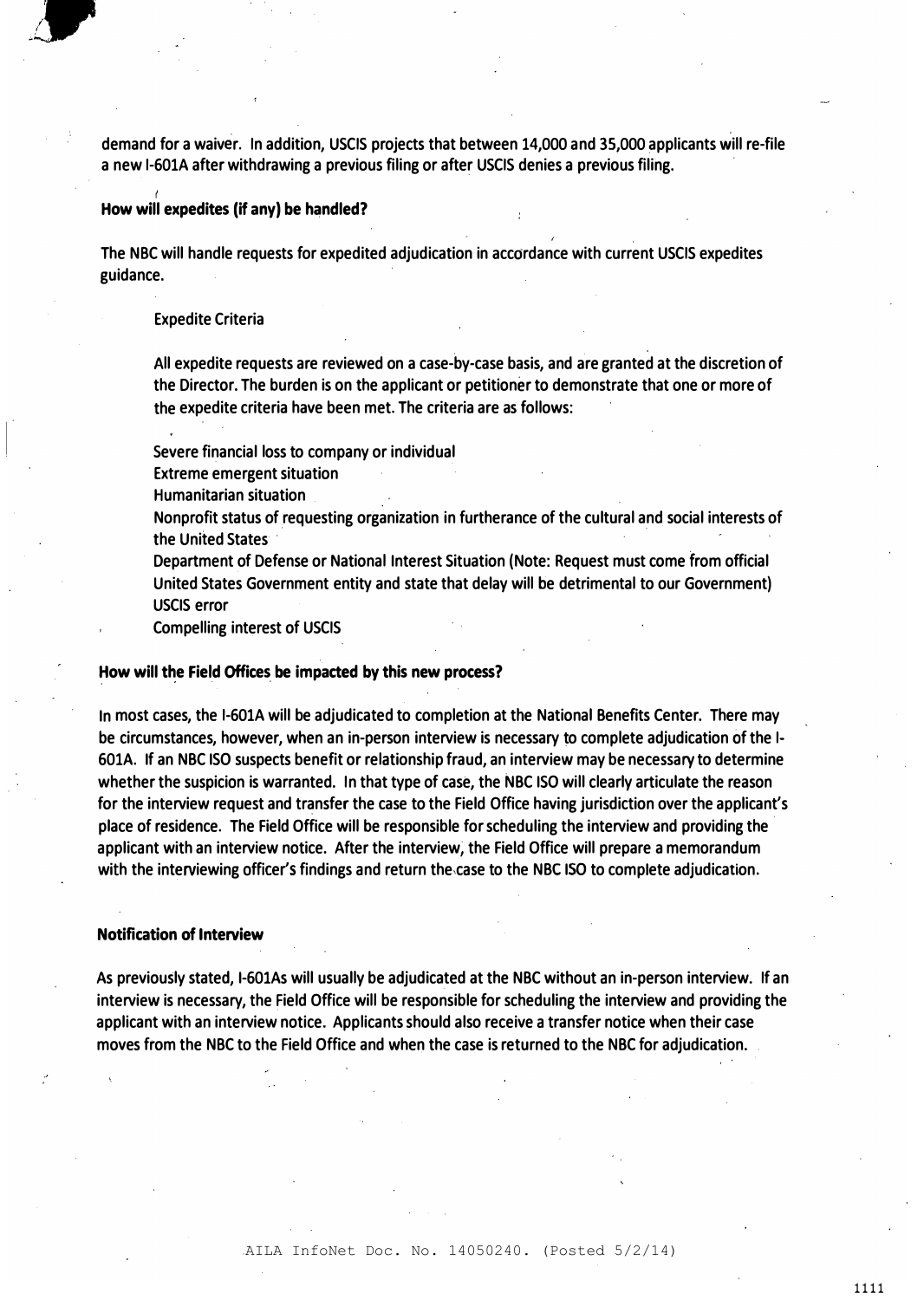'

| <b>Application Information</b> |                       |                          |  |  |  |
|--------------------------------|-----------------------|--------------------------|--|--|--|
| A#:                            | Receipt#:             | <b>NVC Case #:</b>       |  |  |  |
| <b>ISO Initials:</b>           | <b>Decision Date:</b> | <b>SISO Review Date:</b> |  |  |  |
|                                | Deny<br>Approve       | SISO Initials            |  |  |  |

| <b>Security/System Checks Reviewed</b> |             |                 |                |                           |  |
|----------------------------------------|-------------|-----------------|----------------|---------------------------|--|
| <b>Security Checks</b>                 |             |                 |                |                           |  |
|                                        | <b>Date</b> | <b>Initials</b> | <b>Results</b> |                           |  |
| <b>IBIS / TECS</b>                     |             |                 | No record      | Record (Results attached) |  |
| <b>Fingerprints</b>                    |             |                 | No record      | Record (Results attached) |  |
| <b>FBI Name Check</b>                  |             |                 | No record      | Record (Results attached) |  |
| <b>System Checks</b>                   |             |                 |                |                           |  |
|                                        | <b>Date</b> | <b>Initials</b> | <b>Results</b> |                           |  |
| <b>CIS</b>                             |             |                 |                |                           |  |
| <b>NFTS</b>                            |             |                 |                |                           |  |
| <b>EOIR</b>                            |             |                 |                |                           |  |
| <b>CCD</b>                             |             |                 |                |                           |  |
| <b>CLAIMS</b>                          |             |                 |                |                           |  |
| Other (identify):                      |             |                 |                |                           |  |

|  |  | 1. Is the applicant the beneficiary of an approved immediate relative petition (1-130 or I-360)? |  |  |  |  |
|--|--|--------------------------------------------------------------------------------------------------|--|--|--|--|
|  |  |                                                                                                  |  |  |  |  |
|  |  |                                                                                                  |  |  |  |  |

D Yes: (circle one) CR-1, CR-2, IR-1, IR-2, IR-5, IW-1. Go to step 2.

 $\Box$  No: Deny the I-601A.

## 2. Did the applicant pay the DOS immigrant visa processing fee?

 $\Box$  Yes: Copy of DOS IV fee receipt is in file or CCD report shows fee paid. Go to step 3.

 $\Box$  No: Deny the I-601A.

## 3. Did the NVC act to schedule the immigrant visa interview before January 3, 2013?

 $\Box$  Yes: Verify in CCD and deny the I-601A.

No: Go to step 4.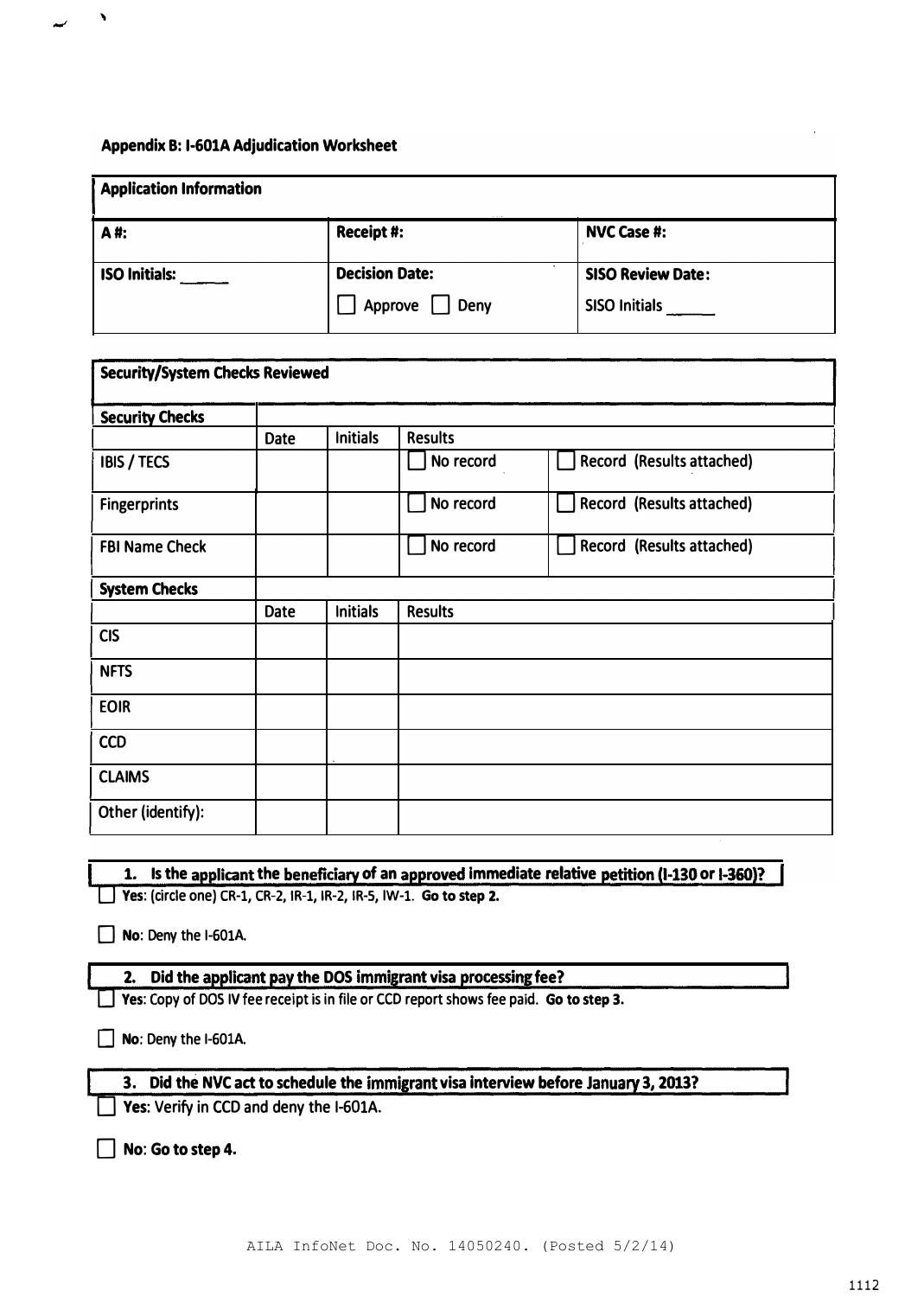$\mathcal{A}$ 

 $\overline{\phantom{0}}$ 

| 4. Was the applicant ever in removal/exclusion/deportation proceedings?                            |
|----------------------------------------------------------------------------------------------------|
| Yes: Go to step 5.                                                                                 |
| No: Go to step 7.                                                                                  |
| 5. Is the applicant subject to a final order of removal/deportation/exclusion or to the            |
| reinstatement of a prior removal order?                                                            |
| Yes: Deny the I-601A.                                                                              |
| No: Go to step 6.                                                                                  |
| Is the applicant currently in removal proceedings (not dismissed or terminated) that are not<br>6. |
| administratively closed, or were administratively closed but have since been re-calendared?        |
| Yes: Deny the I-601A.                                                                              |
| No: Go to step 7.                                                                                  |
| Does the applicant have a pending I-485?<br>7.                                                     |
| Yes: Verify with FCO or through file review and deny the I-601A.                                   |
| No: Go to step 8.                                                                                  |
| Is there reason to believe the applicant may be found inadmissible at the time of his/her<br>8.    |
| immigrant visa interview for any INA 212(a) ground other than unlawful presence?                   |
| Yes: (circle one) fraud or misrepresentation / alien smuggling / criminal / prior deport / other   |
| Deny the I-601A.                                                                                   |
| No: Go to step 10.                                                                                 |
| 9. Was a qualifying relationship established?                                                      |
| $\overline{ }$ Yes: (circle one) U.S. Citizen spouse / U.S. Citizen parent. Go to step 11.         |
| No: Issue RFE or deny the I-601A.                                                                  |
| 10. Was extreme hardship to a qualifying relative established?                                     |
| Yes: List factors below; or $\Box$ Yes: Surviving relative and meets INA 204(I). Go to step 12.    |
| No: Issue RFE or deny the I-601A (will generally issue RFE when initial evidence is insufficient). |
| Health/Medical                                                                                     |
| <b>Considerations</b>                                                                              |
| <b>Financial</b>                                                                                   |
| <b>Considerations</b>                                                                              |

1113

 $\ddot{\phantom{a}}$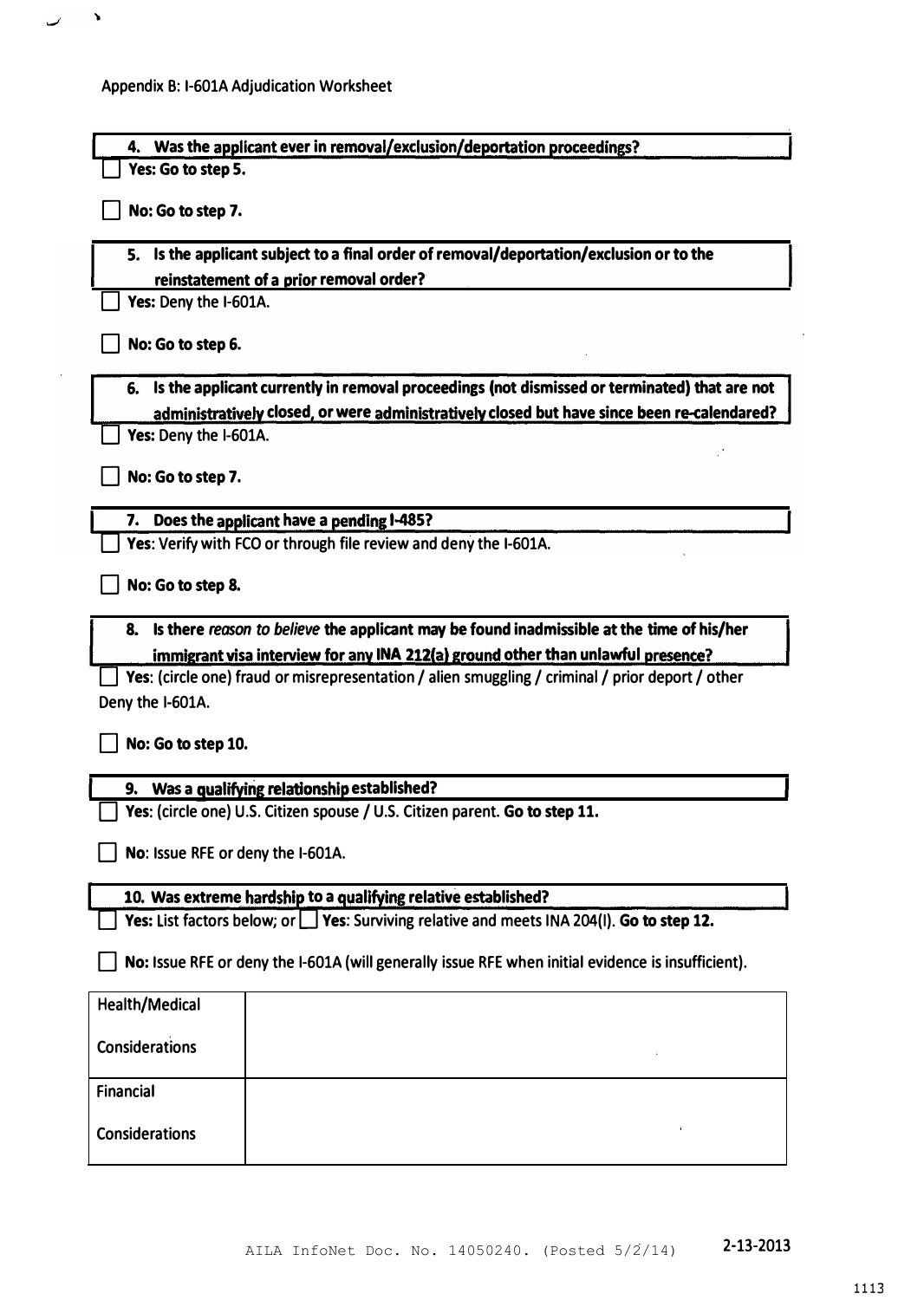$\pmb{\lambda}$ 

كمعنا

| Educational            |           |
|------------------------|-----------|
| Considerations         | $\bullet$ |
| Personal               |           |
| <b>Considerations</b>  |           |
| <b>Special Factors</b> |           |
|                        |           |

## 11. Is favorable discretion warranted?

**D** Yes: Favorable factors outweigh unfavorable factors. Approve the I-601A.

 $\Box$  No: Unfavorable factors outweigh favorable factors (attach explanation). Obtain supervisory concurrence and deny the I-601A.

Favorable factors {list):

Unfavorable factors (list):

.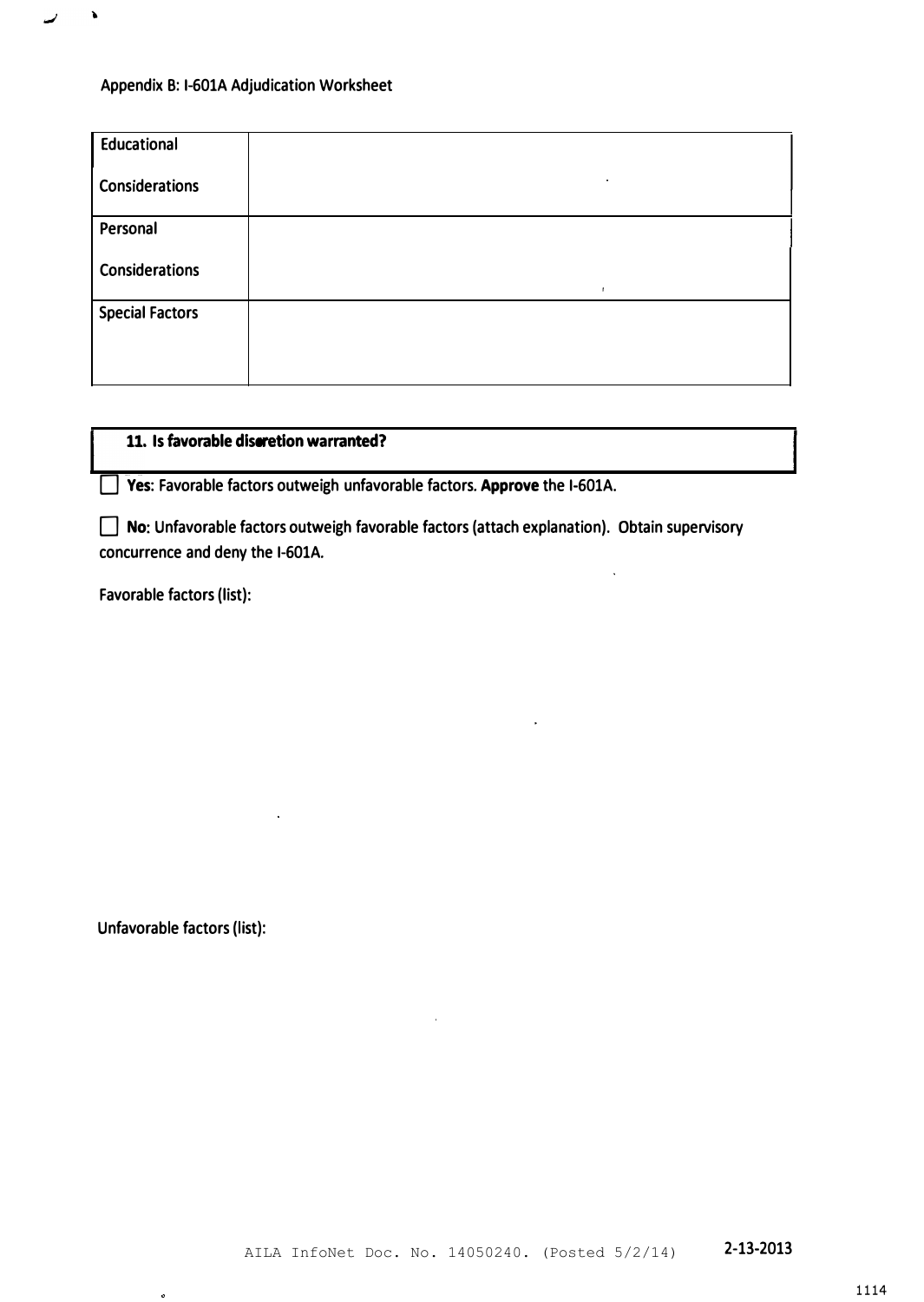| <b>Application Information</b> |                       |                          |  |  |  |  |
|--------------------------------|-----------------------|--------------------------|--|--|--|--|
| A#:                            | Receipt #:            | <b>NVC Case #:</b>       |  |  |  |  |
| <b>ISO Initials:</b>           | <b>Decision Date:</b> | <b>SISO Review Date:</b> |  |  |  |  |
|                                | Deny   RFE<br>Approve | <b>SISO Initials</b>     |  |  |  |  |

| Security/System Checks Reviewed |             |                 |                |                           |  |  |
|---------------------------------|-------------|-----------------|----------------|---------------------------|--|--|
| <b>Security Checks</b>          |             |                 |                |                           |  |  |
|                                 | <b>Date</b> | <b>Initials</b> | <b>Results</b> |                           |  |  |
| <b>IBIS / TECS</b>              |             |                 | No record      | Record (Results attached) |  |  |
| <b>Fingerprints</b>             |             |                 | No record      | Record (Results attached) |  |  |
| <b>FBI Name Check</b>           |             |                 | No record      | Record (Results attached) |  |  |
| <b>System Checks</b>            |             |                 |                |                           |  |  |
|                                 | <b>Date</b> | <b>Initials</b> | <b>Results</b> |                           |  |  |
| <b>CIS</b>                      |             |                 |                |                           |  |  |
| <b>NFTS</b>                     |             |                 |                |                           |  |  |
| <b>EOIR</b>                     |             |                 |                |                           |  |  |
| <b>CCD</b>                      |             |                 |                |                           |  |  |
| <b>CLAIMS</b>                   |             |                 |                |                           |  |  |
| Other (identify):               |             |                 |                |                           |  |  |

|  | 1. Is the applicant the beneficiary of an approved immediate relative petition (1-130 or 1-360)? |
|--|--------------------------------------------------------------------------------------------------|
|  | Yes: (circle one) CR-1, CR-2, IR-1, IR-2, IR-5, IW-1. Go to step 2.                              |

 $\Box$  No: Deny the I-601A.

## 2. Did the applicant pay the DOS immigrant visa processing fee?

 $\Box$  Yes: Copy of DOS IV fee receipt is in file or CCD report shows fee paid. Go to step 3.

 $\Box$  No: Deny the I-601A.

## 3. Did the NVC act to schedule the immigrant visa interview before January 3, 2013?

Yes: Verify in CCD and deny the I-601A.

 $\Box$  No: Go to step 4.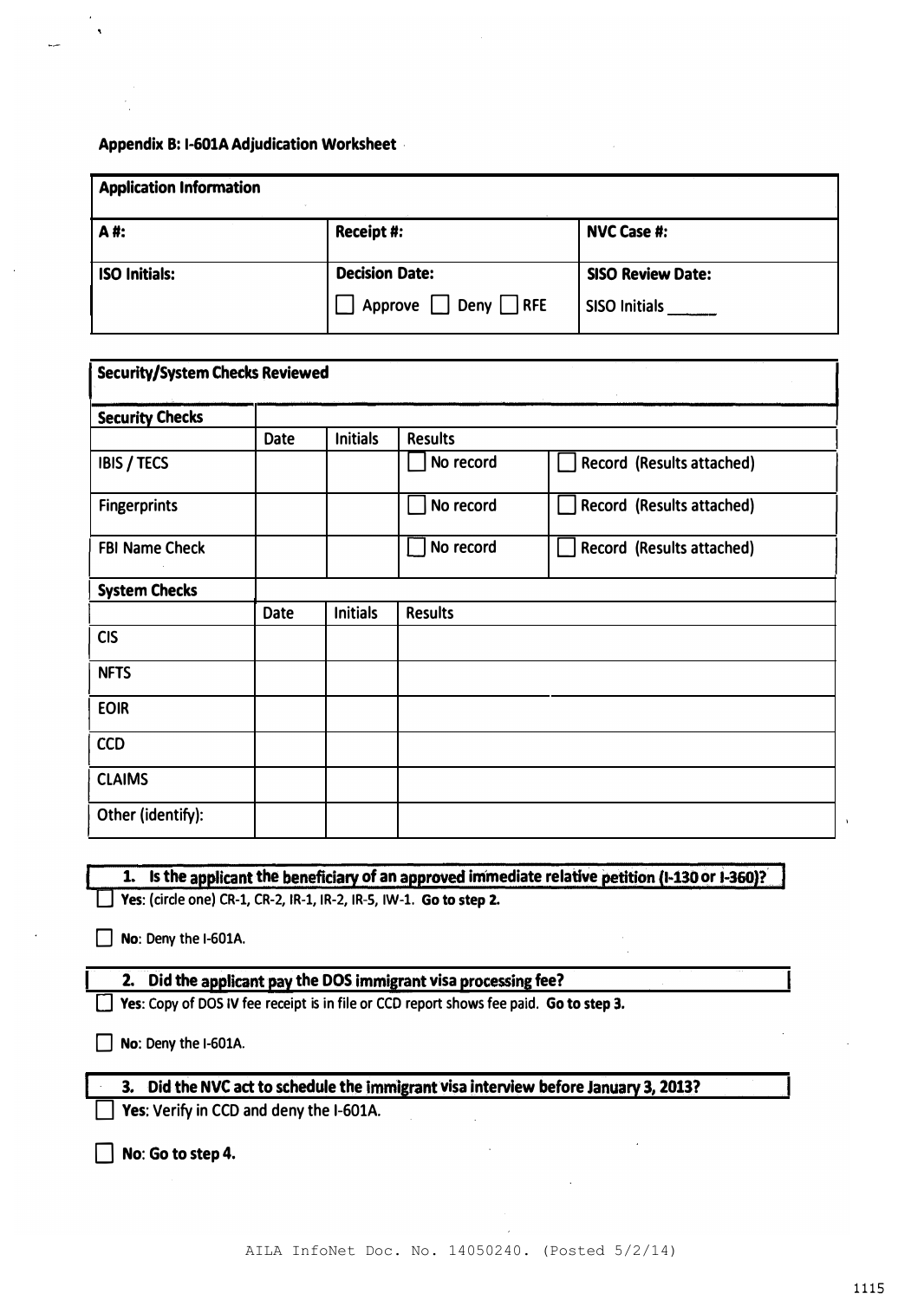×

| Was the applicant ever in removal/exclusion/deportation proceedings?<br>4.                         |
|----------------------------------------------------------------------------------------------------|
| Yes: Go to step 5.                                                                                 |
| No: Go to step 7.                                                                                  |
| 5. Is the applicant subject to a final order of removal/deportation/exclusion or to the            |
| reinstatement of a prior removal order?                                                            |
| Yes: Deny the I-601A.                                                                              |
| No: Go to step 6.                                                                                  |
| Was the applicant in removal proceedings (not dismissed or terminated) that were not<br>6.         |
| administratively closed at the time of filing or that had been administratively closed but         |
| were re-calendared at the time of filing?                                                          |
| Yes: Deny the I-601A.                                                                              |
| No: Go to step 7.                                                                                  |
| Does the applicant have a pending 1-485?<br>7.                                                     |
| Yes: Verify with FCO or through file review and deny the I-601A.                                   |
| No: Go to step 8.                                                                                  |
| 8. Is there reason to believe the applicant may be found inadmissible at the time of his/her       |
| immigrant visa interview for any INA 212(a) ground other than unlawful presence?                   |
| Yes: (circle one) fraud or misrepresentation / alien smuggling / criminal / prior deport / other   |
| Deny the I-601A.                                                                                   |
| No: Go to step 9.                                                                                  |
| Was a qualifying relationship established?<br>9.                                                   |
| Yes: (circle one) U.S. Citizen spouse / U.S. Citizen parent. Go to step 10.                        |
| No: Issue RFE or deny the I-601A.                                                                  |
| 10. Was extreme hardship to a qualifying relative established?                                     |
| Yes: List factors below; or $\Box$ Yes: Surviving relative and meets INA 204(I). Go to step 11.    |
| No: Issue RFE or deny the I-601A (will generally issue RFE when initial evidence is insufficient). |
| Health/Medical                                                                                     |
| <b>Considerations</b>                                                                              |
|                                                                                                    |

 $\ddot{\phantom{0}}$ 

1116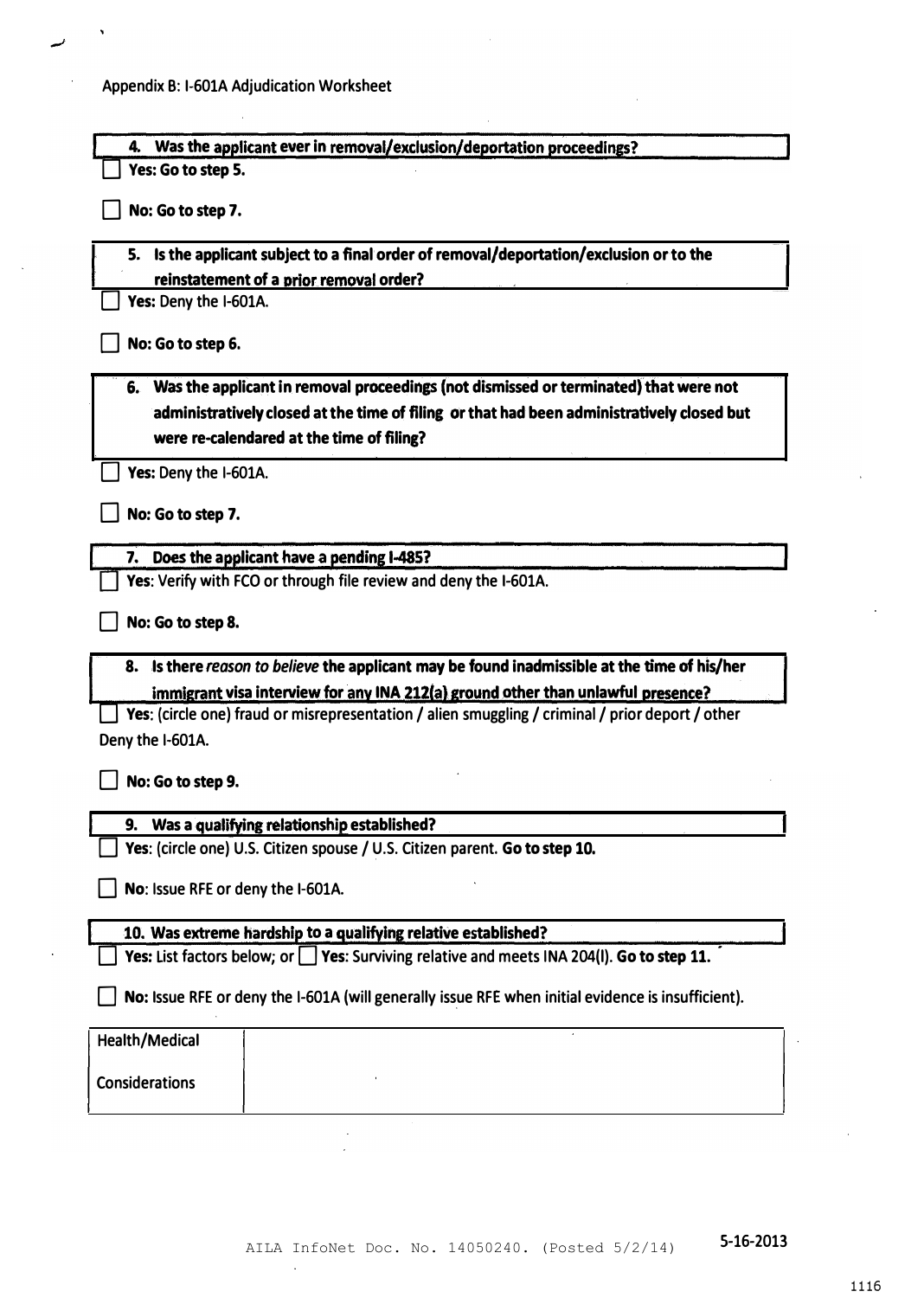$\frac{1}{4}$ 

 $\mathcal{I}$ 

| Financial              |            |
|------------------------|------------|
| <b>Considerations</b>  | $\sim 100$ |
| <b>Educational</b>     |            |
| <b>Considerations</b>  |            |
| Personal               |            |
| <b>Considerations</b>  |            |
| <b>Special Factors</b> |            |
|                        |            |

## 11. Is favorable discretion warranted?

D Yes: Favorable factors outweigh unfavorable factors. Approve the I-601A.

D No: Unfavorable factors outweigh favorable factors (attach explanation). Obtain supervisory concurrence and deny the I-601A.

Favorable factors (list):

Unfavorable factors (list):